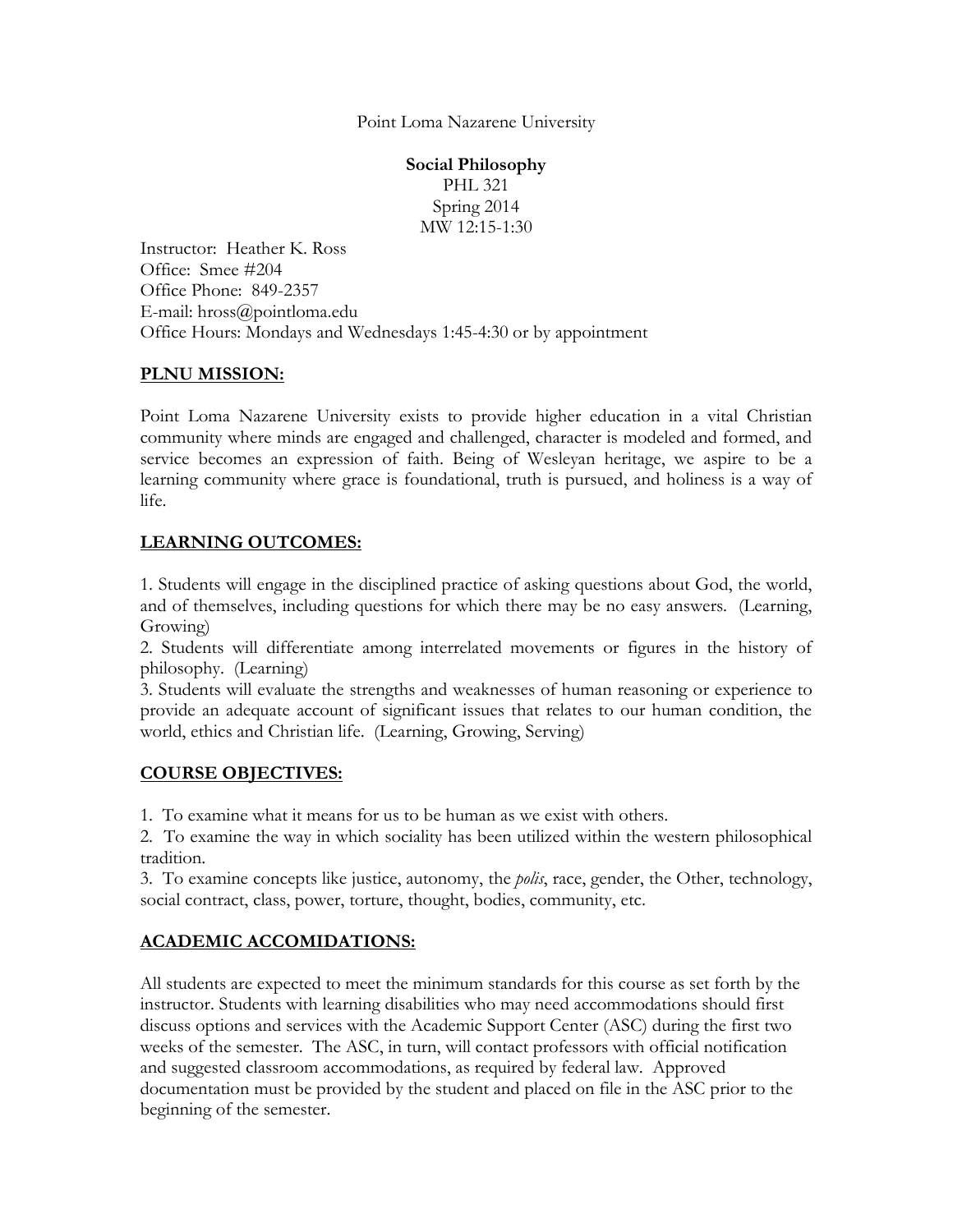### **INCLUSIVE LANGUAGE**:

The School of Theology and Christian Ministries is committed to the equality of women and men. Recognizing that people often use language in ways that imply the exclusion or inferiority of women, the School strongly urges students to join faculty and staff in avoiding any sexist language in public discourse, in classroom discussions and in writing.

## **TEXTBOOKS**:

- Steven M. Cahn. *Classics of Political and Moral Philosophy* 2 nd Edition ISBN# 978-0-19- 979115-6
- Martin Heidegger. *Basic Writings*. Krell, Editor ISBN# 0-06-063763-3
- Hannah Arendt. *The Human Condition* 2<sup>nd</sup> edition ISBN# 0-226-02598-5
- Michel Foucault. *Discipline and Punish* ISBN# 0-394-72767-3
- Ta-Nehisi Coates. *Between the World and Me* ISBN# 978-0-8129-9354-7
- Packet to be purchased from Pat Jafry

## **PROCEDURE/REQUIREMENTS**:

1. We will be reading from some of the most significant **texts** in the history of western thought. It is vitally important that you become acquainted with the material in order that you get a feel for not simply what the writer says, but *how* s/he makes you think. I want you to be thoughtful and critical of what each of the thinkers writes, as well as of what I say in class. A significant portion of your grade will be based upon the amount of **reading** you do. You will be asked to give a report each day at the beginning of class on your reading progress (scale of 0-10). For example, an 8.5 means that you read carefully and thought about carefully 85% of the assigned reading for that day.

2. Regular and punctual **attendance** is required for the full benefit of this class. If you are late it is your responsibility to see me after class in order that your attendance may be recorded. Any three tardies will be recorded as one absence. Due to the size and nature of this class in particular, dialogue will be very important. Dialogue tends to spawn new ideas and creativity, so discussion will be important. Therefore, *each* student will be expected to enter into class discussion. The extent to which this occurs (as well as the quality), along with attendance will be considered in your final grade. *You cannot pass the class* if you miss more than 6 class sessions. See the catalogue.

3. Throughout the term each of you will do one **in-class presentation**. If it is the first day discussing a figure, there should be brief and general philosophical introductions to the figure covered during that session. It may include cultural analyses that elucidate the time period surrounding a figure or figures. The presentation should mainly be an outline of the text for the day. You should reference 7-10 significant portions of the text to be covered in class. You will be responsible for the material/reading –not necessarily for the date on the schedule. You must provide a detailed list of quotations and bibliography for each member of the class.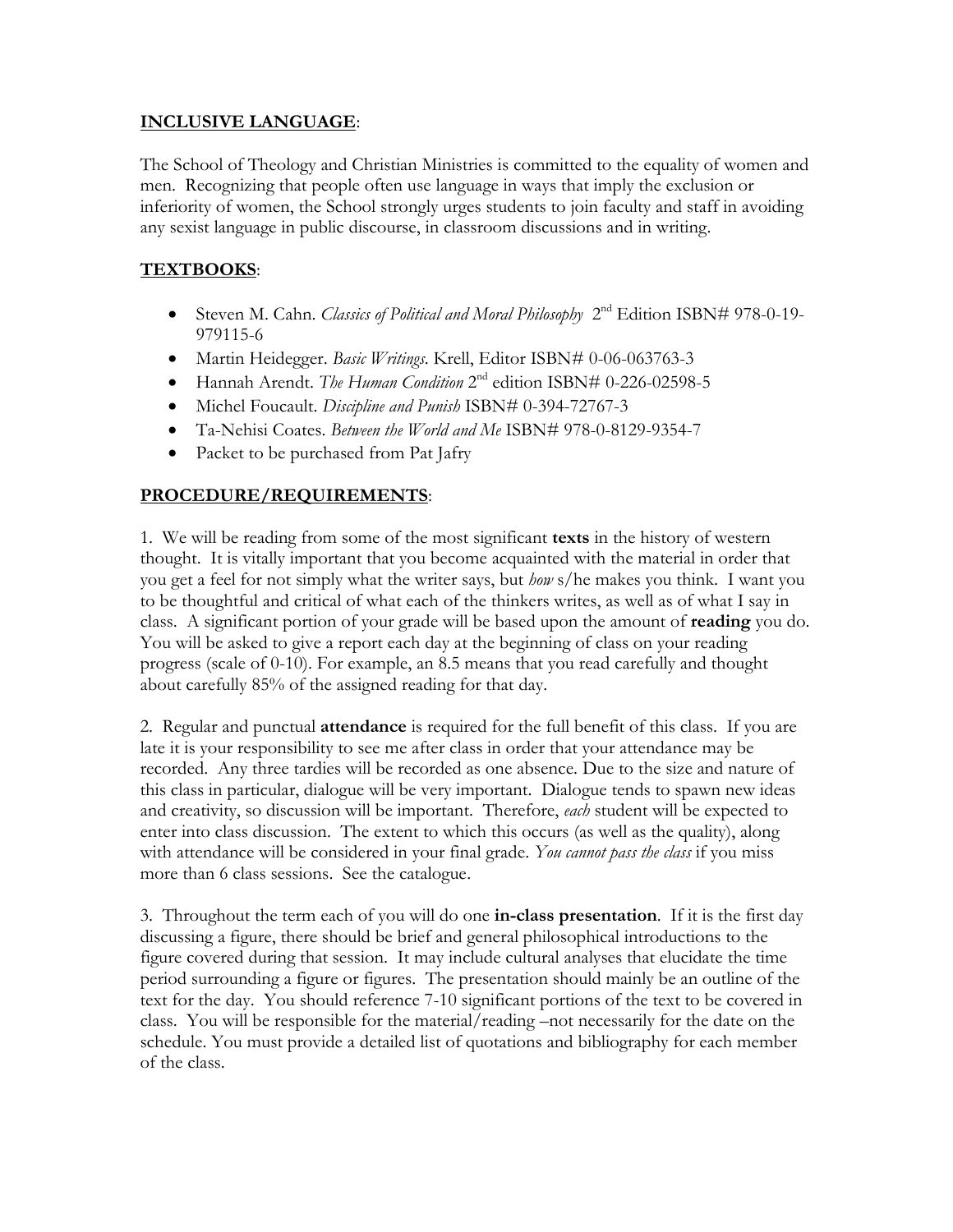4. There will be 3 **take-Home Exams** due throughout the semester. Each of the exams will cover the material just prior to the reception of the exam (including the material covered on the day of the reception of the exam). The exams are due one week after you receive the prompt. You absolutely may not use outside sources for the exams. Plagiarism will not be tolerated and will result in either zero credit for the assignment and a full grade reduction for the class or (more likely) failure of the course all together (this is up to my discretion). Both will result in a letter to the Provost to be placed in your academic record.

5. Each of you will need to do a 3 page **book review** of Ta-Nehisi Coates' book, *Between the World and Me*. You will need to include a discussion of each of the following issues… the structure of the text (genre), the author himself (who is Coates?) and why does that matter?, the overarching theme/argument of the text, and a discussion of how this book has helped you understand the struggle of what it means –phenomenologically- to live as a black man in America.

6. There will be a **final paper** due on December 17 by noon in my box (Smee 200). It will be 7-9 pages, typed and double-spaced. It will need to incorporate Dorothy Day's vision of community into an analysis of any topic or figure from the class. You will need to present a thesis statement to me prior to the final paper for my approval. You may make use of any official manual of style. Plagiarism will not be tolerated and will result in either zero credit for the assignment and a full grade reduction for the class or failure of the course all together (this is up to my discretion). Both will result in a letter to the Provost to be placed in your academic record.

7. The **grades** are based on all of these mentioned assignments. All outside assignments are due at the beginning of class. Plagiarism will not be tolerated and will result in either zero credit for the assignment and a full grade reduction for the class or (more likely) failure of the course all together (this is up to my discretion). Both will result in a letter to the Provost to be placed in your academic record.

| Presentation       |              | 10%    |              |
|--------------------|--------------|--------|--------------|
| Reading            |              | 15%    |              |
| Take-Home #1       |              | 16%    |              |
| Take-Home #2       |              | 16%    |              |
| Take-Home #3       |              | 16%    |              |
| Coates Book Review |              | $10\%$ |              |
| <b>Final Paper</b> |              | 17%    |              |
| Total              |              | 100%   |              |
| 100-94% $A$        | $79-77\%$ C+ |        | $63-60\%$ D- |
| $93-90\%$ A-       | 76-74% C     |        | $59-0\%$ F   |
| $89-87\%$ B+       | $73-70\%$ C- |        |              |
| $86 - 84\%$ B      | $69-67\%$ D+ |        |              |
| $83-80\%$ B-       | 66-64% D     |        |              |